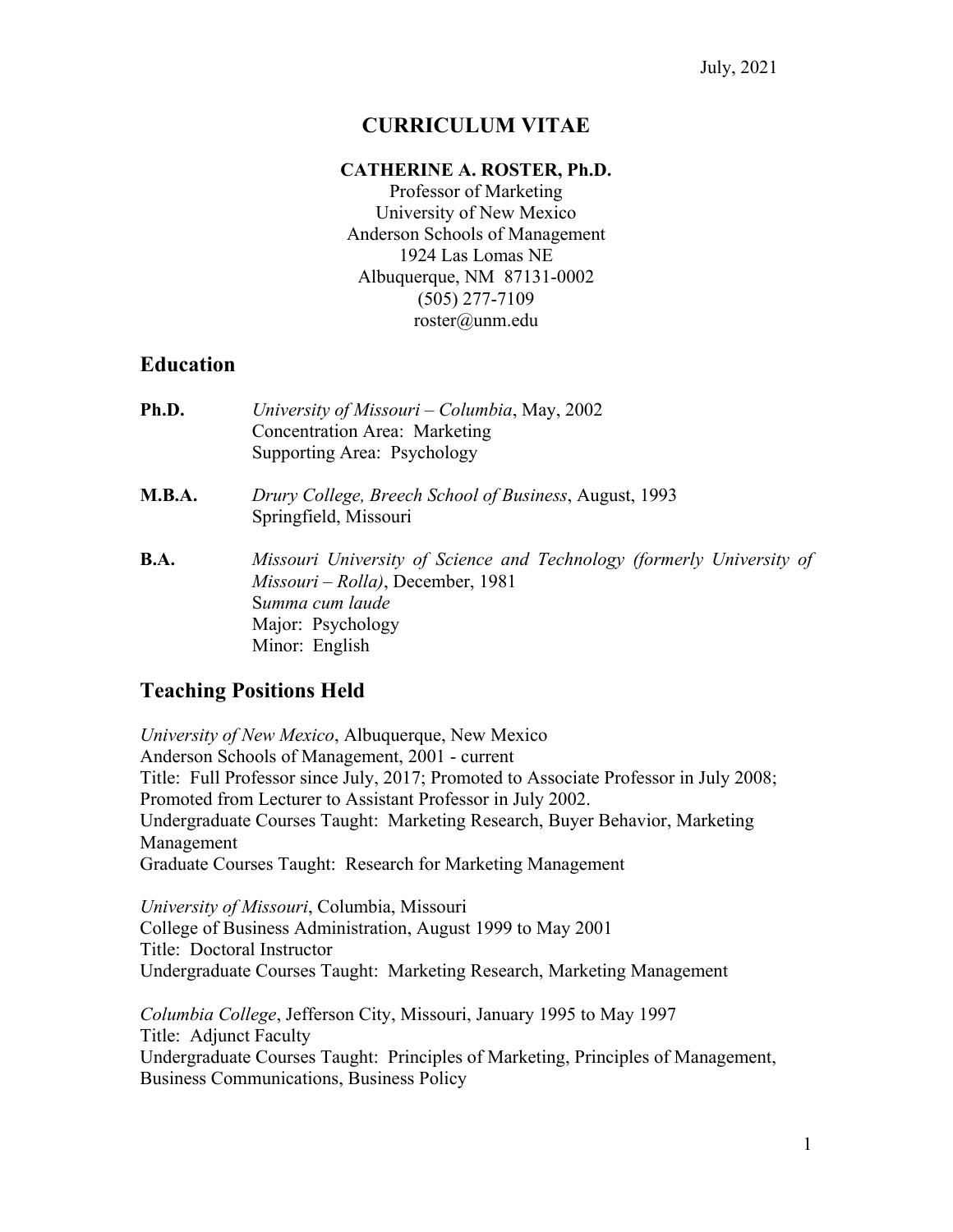### **Publications**

#### **Peer-Reviewed Journal Articles:**

- Roster, C. A. (2021). Using memes in online surveys to engage and motivate respondents. *International Journal of Market Research, 63* (6), 754- 771*.* doi: 10.1177/1470785320981821.
- Roster, C. A., & Ferrari, J. R. (2020). Does work stress lead to office clutter, and how? Mediating influences of emotional exhaustion and indecision. *Environment & Behavior, 52* (9), 923-944.
- Roster, C. A., & Ferrari, J. R. (2020). Time is on my side or is it? Assessing how perceived control of time and procrastination influence emotional exhaustion on the job. *Behavioral Sciences, 10* (98). doi: 10.3390/bs10060098.
- Pickard, M. D., & Roster, C. A. (2020). Using computer automated systems to conduct personal interviews: Does the mere presence of a human face inhibit disclosure? *Computers in Human Behavior, 105*, 1-11. doi.org/10.1016/j.chb.2019.106197.
- Harnish, R. J., & Roster, C. A. (2019). The tripartite model of aberrant purchasing (T-MAP): A theory to explain the maladaptive pursuit of consumption. *Psychology & Marketing, 36* (5), 417-430.
- Pickard, M. D., Wilson, D., & Roster, C. A. (2018). Development and application of a self-report measure for assessing sensitive information disclosures across multiple modes. *Behavior Research Methods, 50* (4), 1734-1748.
- Ferrari, J. R., & Roster, C. A. (2018). Delaying disposing: Examining the relationship between procrastination and clutter across generations. *Current Psychology, 37*  (2), 426-431. doi: 10.1007/s12144-017-9679-4.
- Ferrari, J. R., Roster, C. A., Crum, K. P., & Pardo, M. A. (2018). Procrastinators and clutter: An ecological view of living with excessive "stuff." *Current Psychology, 37* (2)*,* 441-444*.*
- Pickard, M. D., Roster, C. A., & Chen, Y. (2016). Revealing sensitive information in personal interviews: Is self-disclosure easier with humans or avatars and under what conditions? *Computers in Human Behavior*, *65*, 23-30.
- Roster, C. A., Albaum, G., & Smith, S.M. (2016). Effect of topic sensitivity on online survey panelists' motivation and data quality. *Journal of Marketing Theory & Practice*, *25* (1), 1-16*.*
- Smith, S. M., Roster, C. A., Golden, L. L., & Albaum, G. S. (2016). A multi-group analysis of online survey respondent data quality: Comparing a regular USA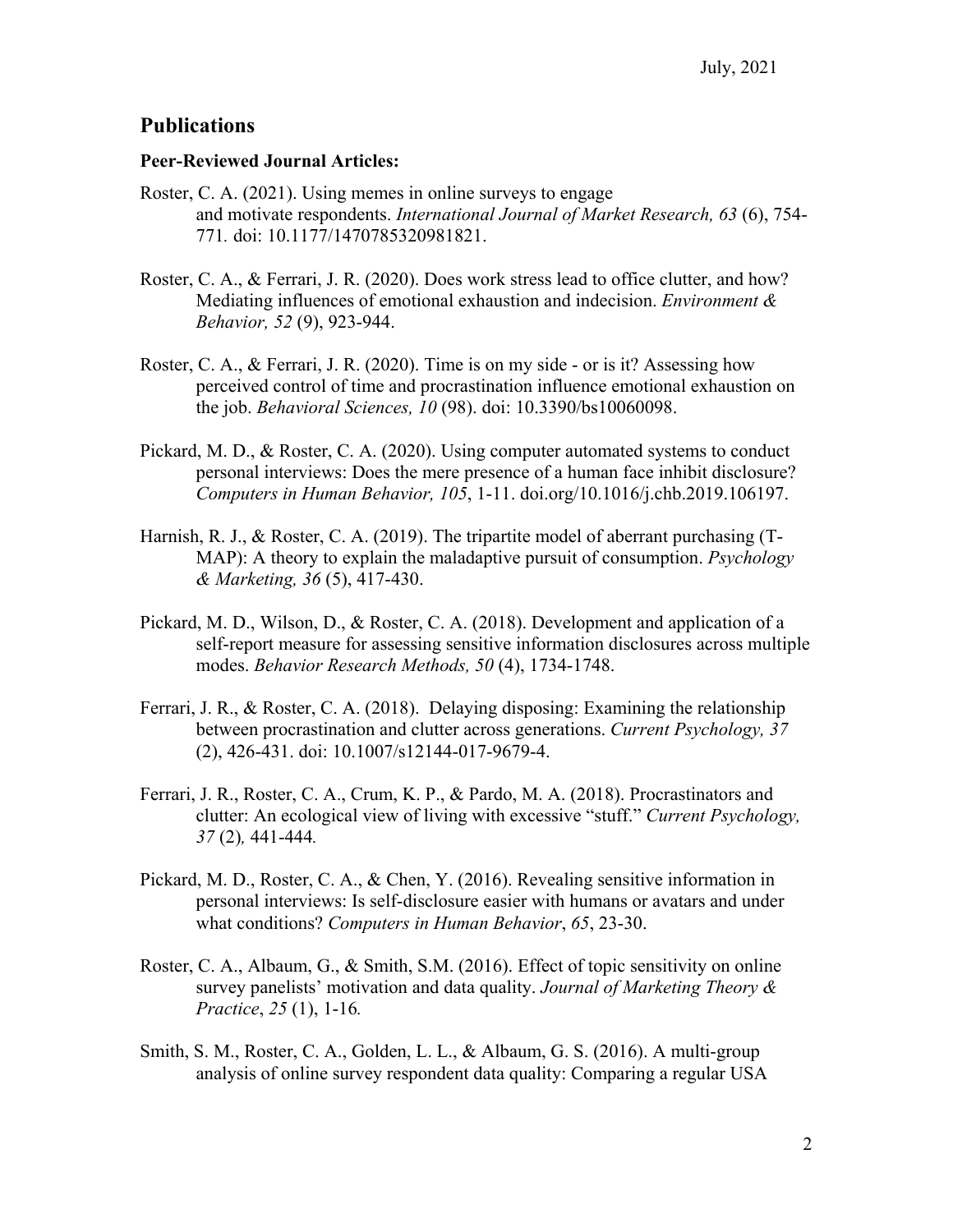consumer panel to MTurk samples. *Journal of Business Research*, *69* (8), 3139- 3148.

- Roster, C. A., Ferrari, J. R., & Jurkat, M. P. (2016). The dark side of home: Assessing possession 'clutter' on subjective well-being. *Journal of Environmental Psychology*, *46,* 32-41.
- Roster, C. A., & Rogers, M. (2016). Profits and perils in the antiques and collectibles market: The influence of knowledge structures on dealer exchange outcomes. *International Review of Retail, Distribution and Consumer Research*, *26* (1), 1-16.
- Roster, C. A. (2015). 'Help, I have too much stuff!': Extreme possession attachment and professional organizers. *Journal of Consumer Affairs*, *49* (2), 303-327*.*
- Roster, C. A., Lucianetti, L. & Albaum, G.(2015). Exploring slider vs. categorical response formats in web-based surveys. *Journal of Research Practice*, *11* (1), Article D1. Available online at http://jrp.icaap.org/index.php/jrp/article/view/509/413.
- Lucianetti, L., Roster, C. A., & Albaum, G. (2015). Exploring topic sensitivity and managers' likelihood to participate in Internet surveys: A research note. *Journal of Marketing Development and Competitiveness, 10* (1), 11-22.
- Roster, C. A. (2014). Cultural influences on global firms' decisions to cut the strategic brand ties that bind: A commentary essay. *Journal of Business Research*, Special Issue *67* (4), 486-488.
- Albaum, G., Roster, C. A., & Smith, S. M. (2014). Topic sensitivity and research design: Effects on Internet survey respondents' motives. *Asia Pacific Journal of Marketing and Logistics*, *26* (1), 147-161.
- Roster, C. A., Albaum, G., & Smith, S. M. (2014). Topic sensitivity and Internet survey design: A cross-cultural/national study. *Journal of Marketing Theory and Practice*, *22* (1), 91-102.
- Roster, C. A. (2014). The art of letting go: Creating dispossession paths toward an unextended self. *Consumption Markets & Culture*, *17* (4), 321-345.
- Albaum, G., Roster, C. A., & Smith, S. M. (2012). A cross national study of topic sensitivity: Implications for web-based surveys. *Journal of Marketing Development and Competitiveness, 6* (5), 71-82.
- Albaum, G., Wiley, J., Roster, C. A., & Smith, S. M. (2011). Visiting item non-responses in Internet survey data collection. *International Journal of Market Research*, *53* (5), 687-703.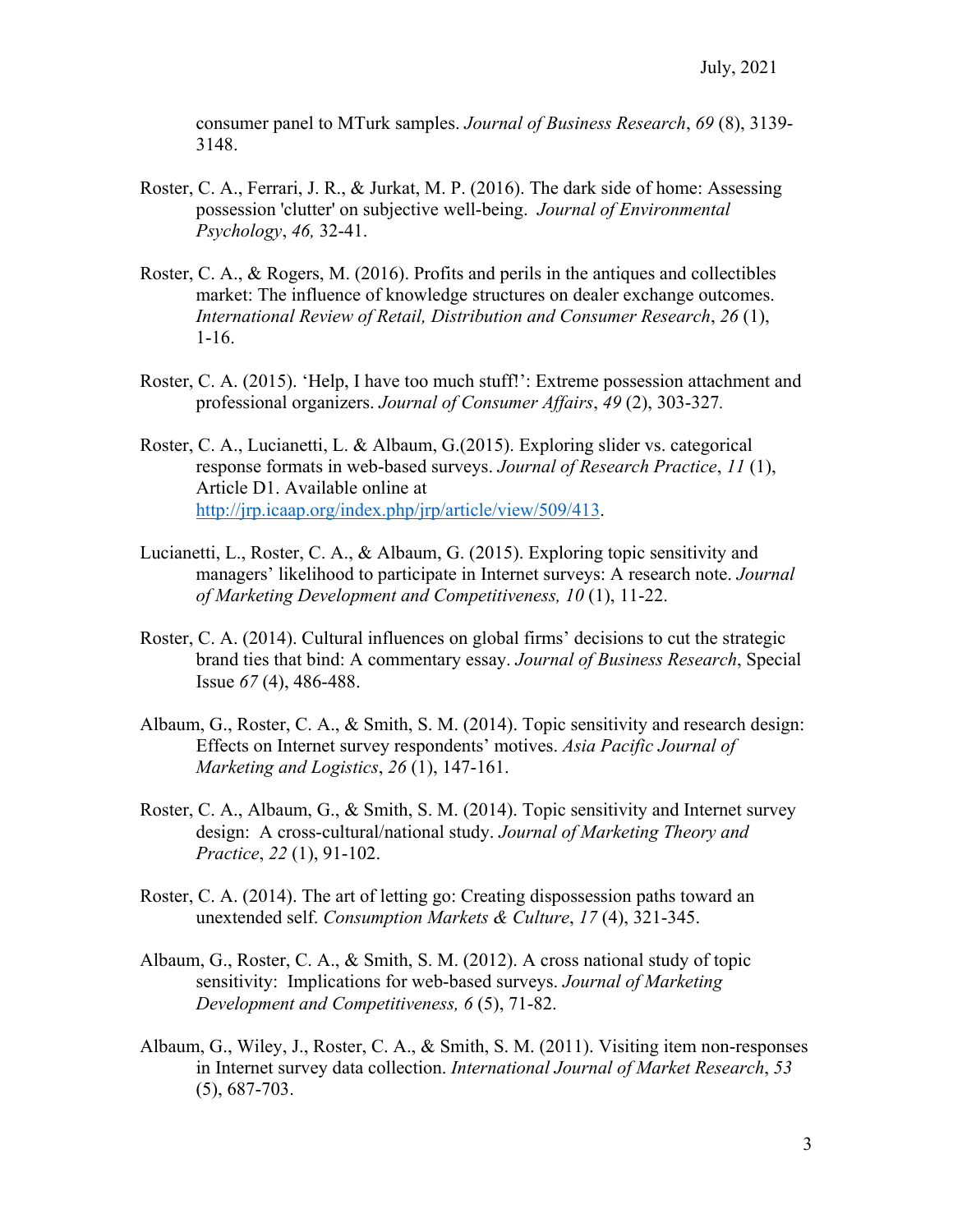- Albaum, G., Roster, C. A., Wiley, J., Rossiter, J., & Smith, S. M. (2010). Designing web surveys in marketing research: Does use of forced answering affect completion rates? *Journal of Marketing Theory and Practice*, *18* (3), 285-293.
- Gopalakrishna, S., Roster, C. A., & Sridhar, S. (2010). An exploratory study of attendee activities at a business trade Show. *Journal of Business and Industrial Marketing*, *25* (4), 241-248.
- Roster, C. A., & Richins, M. L. (2009). Ambivalence and attitudes in consumer replacement decisions. *Journal of Consumer Psychology*, *19* (1), 48-61.
- Albaum, G., Roster, C. A., Yu, J. H., & Rogers, R. D. (2007). Simple rating scale formats: Exploring extreme response. *International Journal of Market Research*, *49* (5), 633-650.
- Roster, C. A. (2007). 'Girl power' and participation in macho recreation: The case of female Harley riders. *Leisure Sciences*, *29* (5), 443-461.
- Roster, C. A., Rogers, R. D., Hozier, G. C. Jr., Baker, K. G., & Albaum, G. (2007). Management of marketing research projects: Does delivery method matter anymore in survey research? *Journal of Marketing Theory and Practice*, *15* (2), 127-144. *2008 JMTP Award for Best Article of the Year, 2007*
- Roster, C., Albaum, G., & Rogers, R. D. (2006). Can cross-national/cultural studies presume etic equivalency in respondents' use of extreme categories of Likert rating scales? *International Journal of Market Research*, *48* (6), 741-759.
- Hopkins, C. D., Roster, C. A., & Wood, C. M. (2006). Making the transition to retirement: Appraisals, post-transition lifestyle, and changes in consumption patterns. *Journal of Consumer Marketing*, *23* (2), 87-99. *Emerald Literati Network 2007 Outstanding Paper of the Year Award for JCM, 2006*
- Roster, C. A. (2006). Moments of truth in gift exchanges: A critical incident analysis of communication indicators used to detect gift failure. *Psychology & Marketing*, *23* (11), 885-903.
- Roster, C. A., Rogers, R. D., Albaum, G., & Klein, D. (2004). A comparison of response characteristics from web and telephone surveys. *International Journal of Market Research*, *46* (3), 359-373.

#### **Book Chapters:**

Roster, C. A. (2013). Women's transcendental experiences with motorcycling. In V. J. Freysinger, K. A. Henderson, S. M. Shaw, & M. D. Bialeschki (Eds.),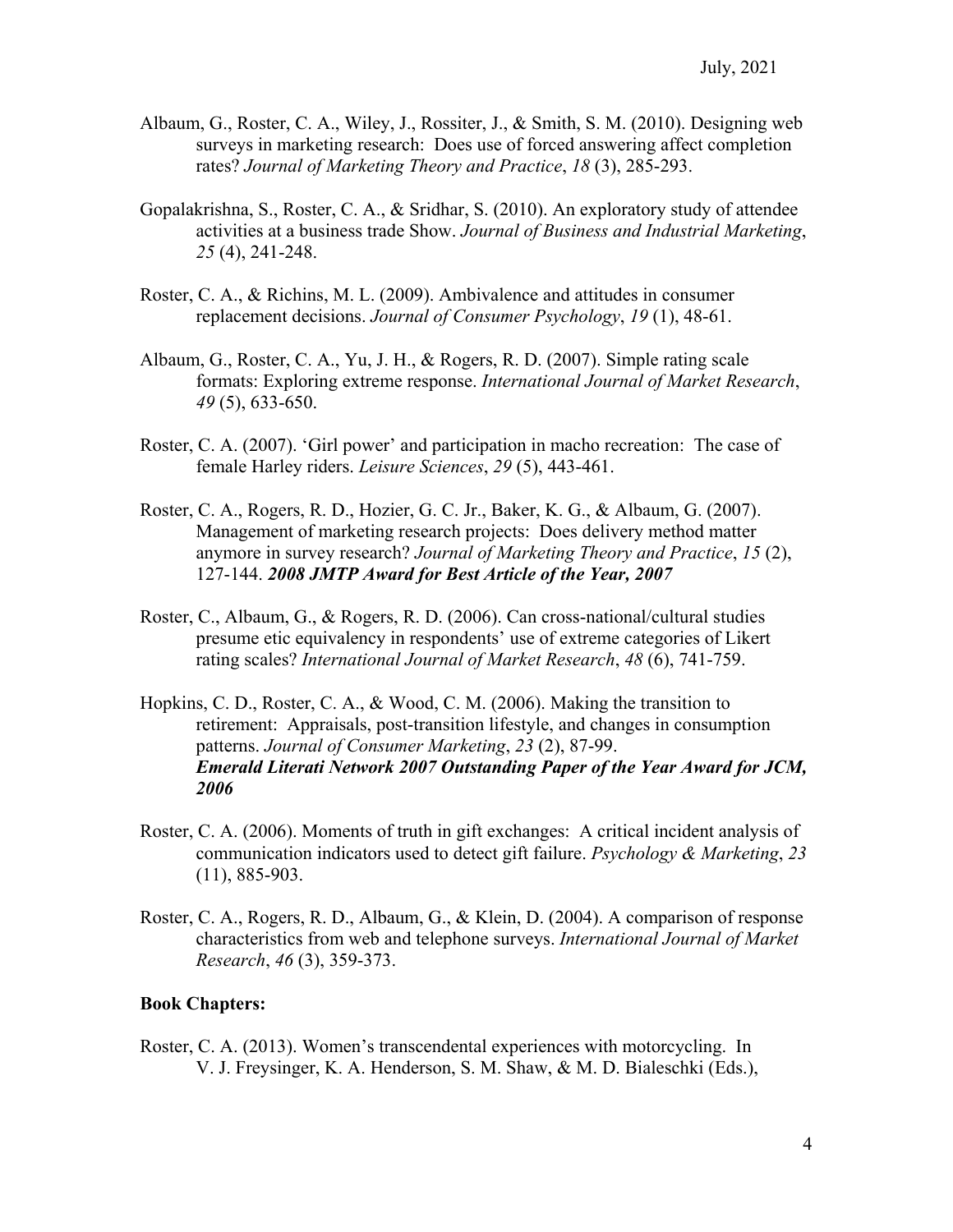*Leisure, Women, and Gender* (pp. 193-202). State College, PA: Venture Publishing.

#### **Papers Under Review:**

Roster, C. A., & Ferrari, J. R. In pursuit of home happiness: An exploration of decluttering as personal projects (under 1st round review). *Psychology & Marketing.* 

#### **Proceedings and Presentations:**

- Roster, C. A., & Flor, N. (2020). Can memes improve online survey respondents' engagement and data quality? Academy of Marketing Science 2020 Virtual Conference.
- Roster, C. A., & Ferrari, J. R. (2017). Why putting off disposal decisions is a bad idea: An empirical investigation of the relationship between procrastination, clutter, and well-being over the life span. 10<sup>th</sup> Biennial Procrastination Research Conference, Chicago, ILL, July 13.
- Roster, C. A. (2016). When self becomes over-extended: An empirical investigation of the dark side of home. Society for Consumer Psychology Boutique Summer Conference, Chicago, IL, July 21.
- Smith, S. M., Roster, C. A., Golden, L. L., & Albaum, G. (2015). Do bad respondents equal poor data quality? Comparing a regular online United States consumer panel with an MTurk panel. 18th World Marketing Congress, Academy of Marketing Science, Bari, Italy, July 15.
- Roster, C. A., Pickard, M. D., & Chen, Y. (2015). This is sensitive, let me talk to an avatar. Academy of Marketing Research Annual Conference, Denver, CO, May 13.
- Roster, C. A. (2013). When everything is special: An exploratory study of perverse possession attachment styles. Society for Consumer Psychology Summer Conference, 121<sup>st</sup> Annual Convention of the American Psychological Association, Honolulu, HI, August 3.
- Albaum, G., & Roster, C. A. (2012). Motives for participating in an online survey: A cross cultural/national study. ANZIBA Annual Conference 2012, Adelaide, SA, Australia, April 13.
- Roster, C. A., Smith, S. M., & Albaum, G. (2011). Effects of use of forced answering and prefer not to answer in web-based surveys. 2011 Academy of Marketing Science World Marketing Congress, Reims, France, July 22.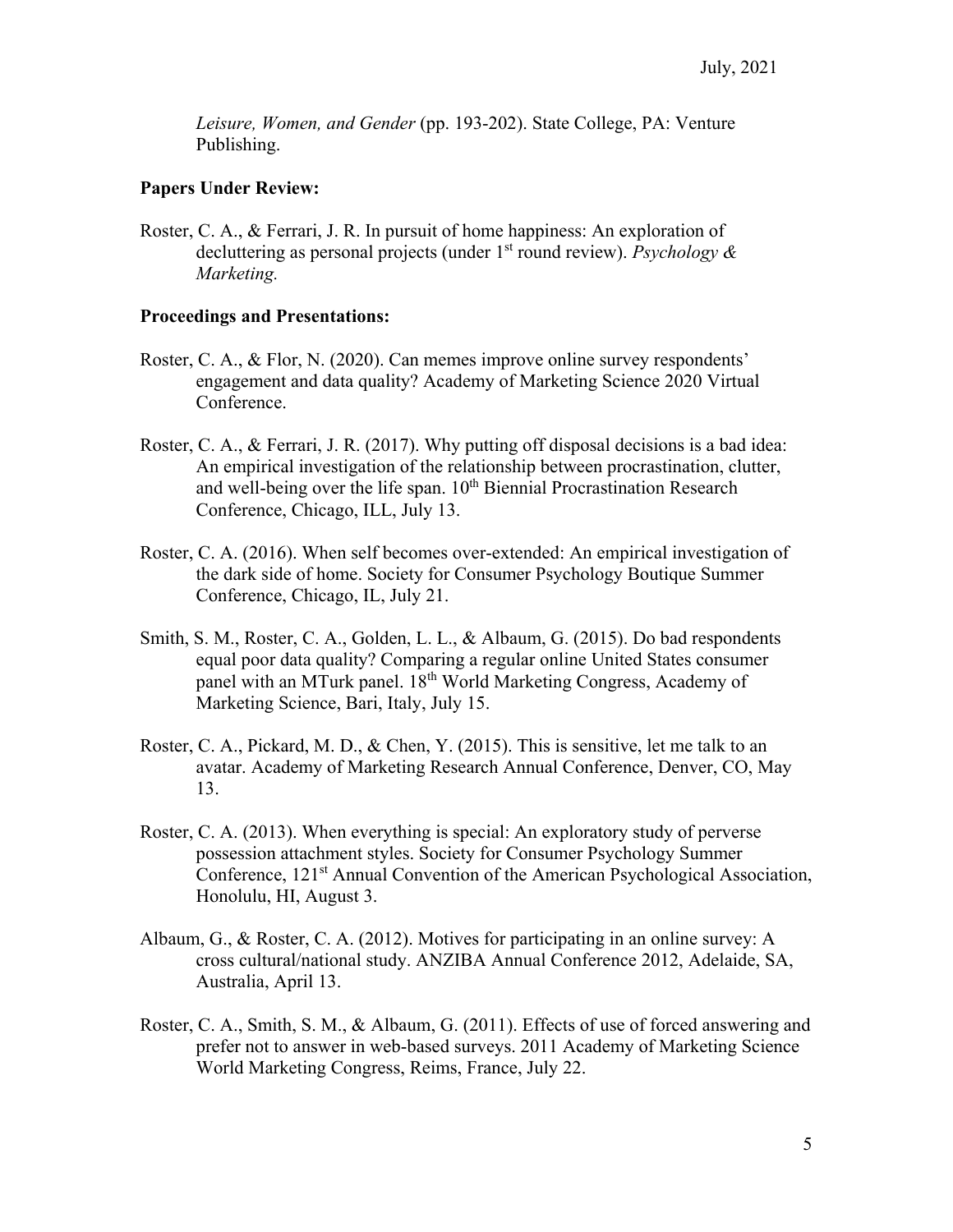- Albaum, G., Roster, C. A., & Smith, S. M. (2011). A cross national study of topic sensitivity: Implications for web-based surveys. Academy of Marketing Science Annual Conference, Coral Gables, FL., May 26.
- Roster, C. A., Smith, S. M., & Albaum, G. S. (2011). Survey response to highly sensitive topics with forced answering and "prefer not to answer" effects: An examination of cross-cultural differences. 15<sup>th</sup> Cross Cultural Research Conference, Kona, Hawaii, December 13.
- Albaum, G., Brockett, P., Golden, L., Smith, S. M., Wiley, J., Han, V., & Roster, C. (2011). Internet-based surveys: Methodological issues. Special session at the 2010 Academy of Marketing Science Annual Conference, Portland Oregon, May 29.
- Roster, C. A., & Albaum, G. (2010). Variations in topic sensitivity among nations: Implications for web-based surveys. Academy of Marketing Science Annual Conference, Portland, Oregon, May 29.
- Albaum, G., & Roster, C. (2009). Item omissions in Internet-based survey data collection. Academy of Marketing Science 2009 World Marketing Congress, Oslo, Norway, July 23.
- Roster, C. A. (2008). Use of the NVivo software program to analyze qualitative data. Qualitative Research in Management and Organization (QRM) Conference, Albuquerque, New Mexico, April 5.
- Albaum, G., Roster, C. A., Rogers, R. D., Hozier, G. C. Jr., & Baker, K. G. (2006). Online and traditional modes of survey data collection: Response rate and data quality considerations. In Proceedings of the Fifth International Business and Economy Conference, Honolulu, Hawaii.
- Albaum, G., Rogers, R., Roster, C., & Yu, J. (2005). Are there central tendency errors in simple rating scales? In Proceedings of the Cross Cultural Research Conference, Cancun, Mexico.
- Roster, C. A., Hopkins, C. D., & Wood, C. M. (2005). Making the transition to retirement: Appraisals and self-realignment strategies. In Proceedings of Society for Consumer Psychology, St. Pete, Florida, 106-107.
- Roster, C. A., Rogers, R., & Albaum, G. (2003). A cross-cultural use of extreme categories for rating scales. In Proceedings of the Ninth Annual Cultural Research Conference, Montego Bay, Jamaica.
- Roster, C. A., Rogers, R., Klein, D., & Albaum, G. (2003). Application of a paradigm to compare sample data: Web vs. telephone survey results. In Proceedings of Western Decision Sciences Institute, Kauai, Hawaii.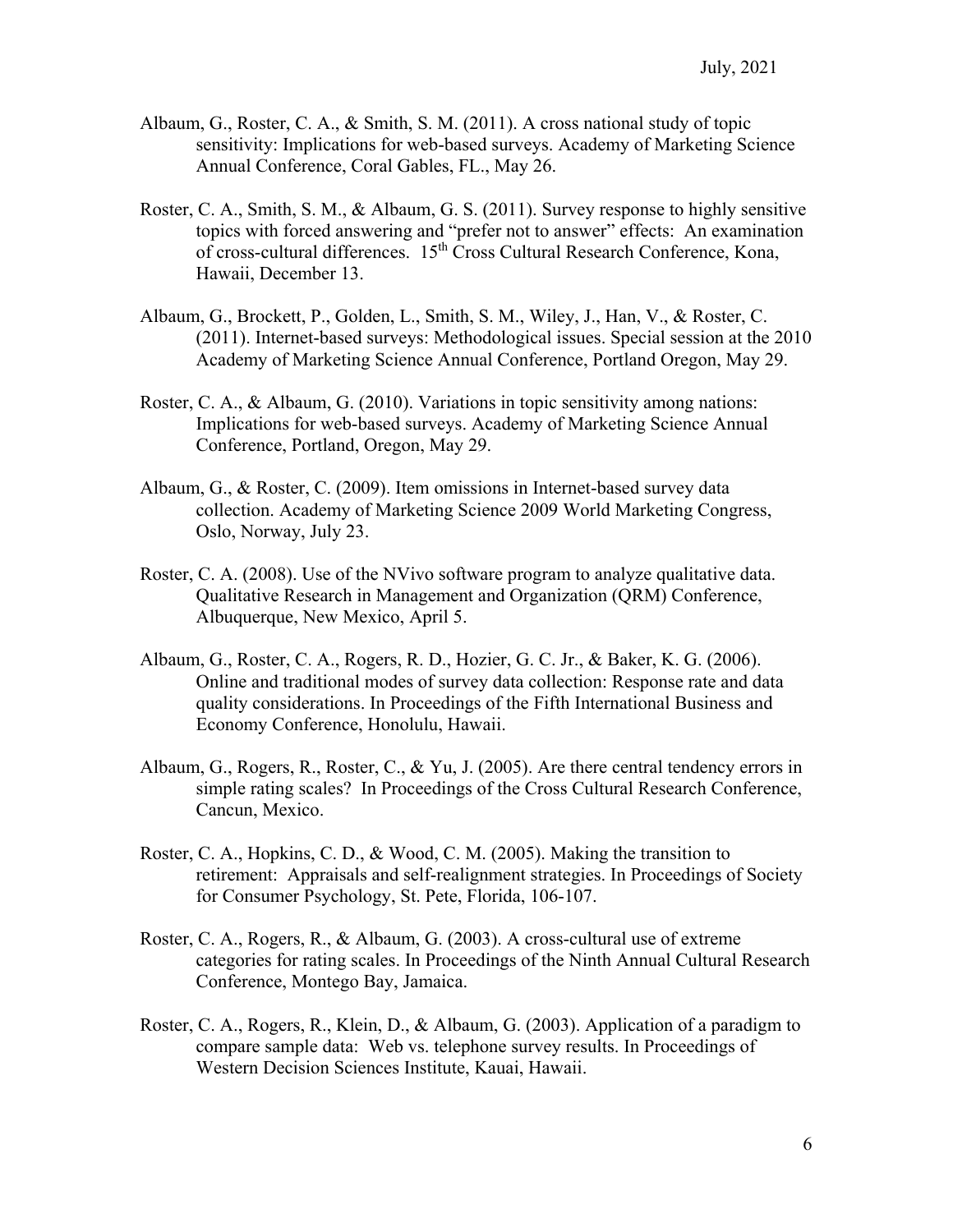- Roster, C. A., & Amann, C. M. (2003). Consumer strategies for averting negative consequences of failed gift exchanges: Is honesty ever the best policy? In P. A. Keller & D. W. Rook (Eds.), *Advances in Consumer Research* (Vol. 30, pp. 373- 374). Provo, UT: Association for Consumer Research.
- Roster, C. A. (2001). Letting go: The process and meaning of dispossession in the lives of consumers. In M. C. Gilly & J. Meyers-Levy (Eds.), *Advances in Consumer Research* (Vol. 28, pp. 425-430). Provo, UT: Association for Consumer Research..
- Gopalakrishna, S., & Roster, C. A. (2000). An individual level analysis of visitor behavior at industrial trade shows. In Proceedings of the Marketing Science Conference (p. 140). Los Angeles, CA: The Anderson School of Business.

#### **Invited Presentations:**

- Roster, C. A., & Ferrari, J. R. (2019). Delaying the decision to dispose: Procrastination and clutter across age cohorts, settings, and object types. Presented at the 2019 Institute for Challenging Disorganization Conference, Orlando, FL, September 20.
- Ferrari, J. R., & Roster, C. A. (2014). Research frontiers in chronic disorganization: Exploring CD from the perspective of individual & communities. Presented at the 2014 Institute for Challenging Disorganization Conference, Nashville, Tennessee, September 20.
- Roster, C. A. (2012). Chronic disorganization research updates. Presented at the 2012 Institute for Challenging Disorganization Conference, Chicago, Illinois, September 21.
- Roster, C. A. (2011). Acquiring minds: How we think, act, feel about possessions. Presented at the 2011 Institute for Challenging Disorganization Conference, Raleigh, North Carolina, September 16.
- Roster, C. A. (2010). Chronic disorganization research updates. Presented at the 2010 Institute for Challenging Disorganization Conference, Austin, Texas, September 24.
- Roster, C. A. (2009). Chronic disorganization research updates. Presented at the 2009 Institute for Challenging Disorganization Conference, Los Angeles, California, October 2.
- Gopalakrishna, S., & Roster, C. A. (1999). Visitor behavior at industrial trade shows: A micro perspective." Presented at the 1999 Summer Midwest Marketing Camp, Minneapolis, MN: Carlson School of Management, May 19.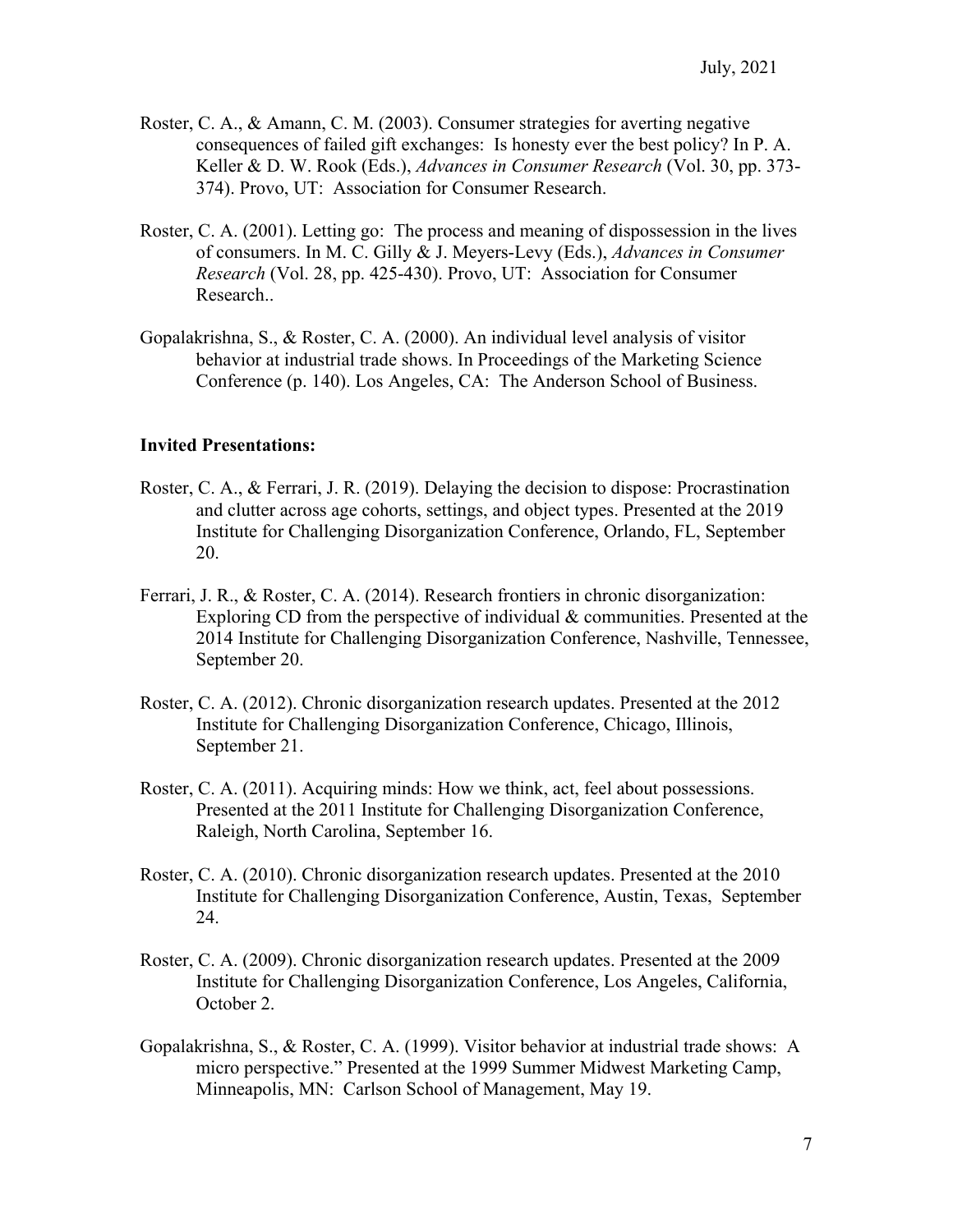Roster, C. A. (1998). A time to live; a time to die: Influences that shape consumer perceptions of product life. Presented at the Annual Nebraska Doctoral Symposium, Lincoln, NE: University of Nebraska, pp. 41-65

# **Grants and Endowments**

- Anderson School of Management ASM Alumni Endowed Professorship, 2014current
- Anderson School of Management Albert and Mary Jane Black Endowed Professorship,
- 2011 to 2013
- Anderson School of Management Regents' Lectureship Award, 2008 to 2010
- Anderson Foundation Fund donation from The ARC of New Mexico, 2007, Amount \$5,000.
- Anderson Foundation Fund donation from Planned Parenthood NM, 2008, Amount \$250.
- Anderson Foundation Fund donation from PNM, 2007. Amount \$2500.
- Anderson Foundation Fund donation from PNM, 2006. Amount \$2500.
- Anderson Foundation Fund donation from PNM, 2005. Amount \$2500.
- Anderson Foundation Fund donation from KASA FOX, 2004. Amount \$750.
- Anderson Schools of Management Mossman Funding, 2002-2003. Amount \$2500.
- Anderson Foundation Fund donation from Harley Davidson, 2002. Amount \$2500.
- Anderson Foundation Fund donation from Harley Davidson, 2003. Amount \$7000.

# **Awards**

 2018, Outstanding Contribution in Reviewing, *Journal of Retailing and Consumer Services* 

 2017, Outstanding Contribution in Reviewing, *Journal of Business Research* Editorial Board

- 2014, Judith Kolberg Award for Outstanding Contributions to the Field of Chronic Disorganization, Institute for Challenging Disorganization
- 2010, Anderson Foundation Community Leadership Award
- 2009 Exceptional Reviewer Award, *Journal of Business Research*, Buyer Behavior
- 2008 Best Article Award for 2007 from the Editorial Review Board for the *Journal of Marketing Theory and Practice*
- 2007 Emerald Literati Network Outstanding Paper Award from the Editorial Review Board for the *Journal of Consumer Marketing,* 2006
- MU Outstanding Graduate Teaching Assistant Award, 2000-2001
- Fellow, 2000 AMA Doctoral Consortium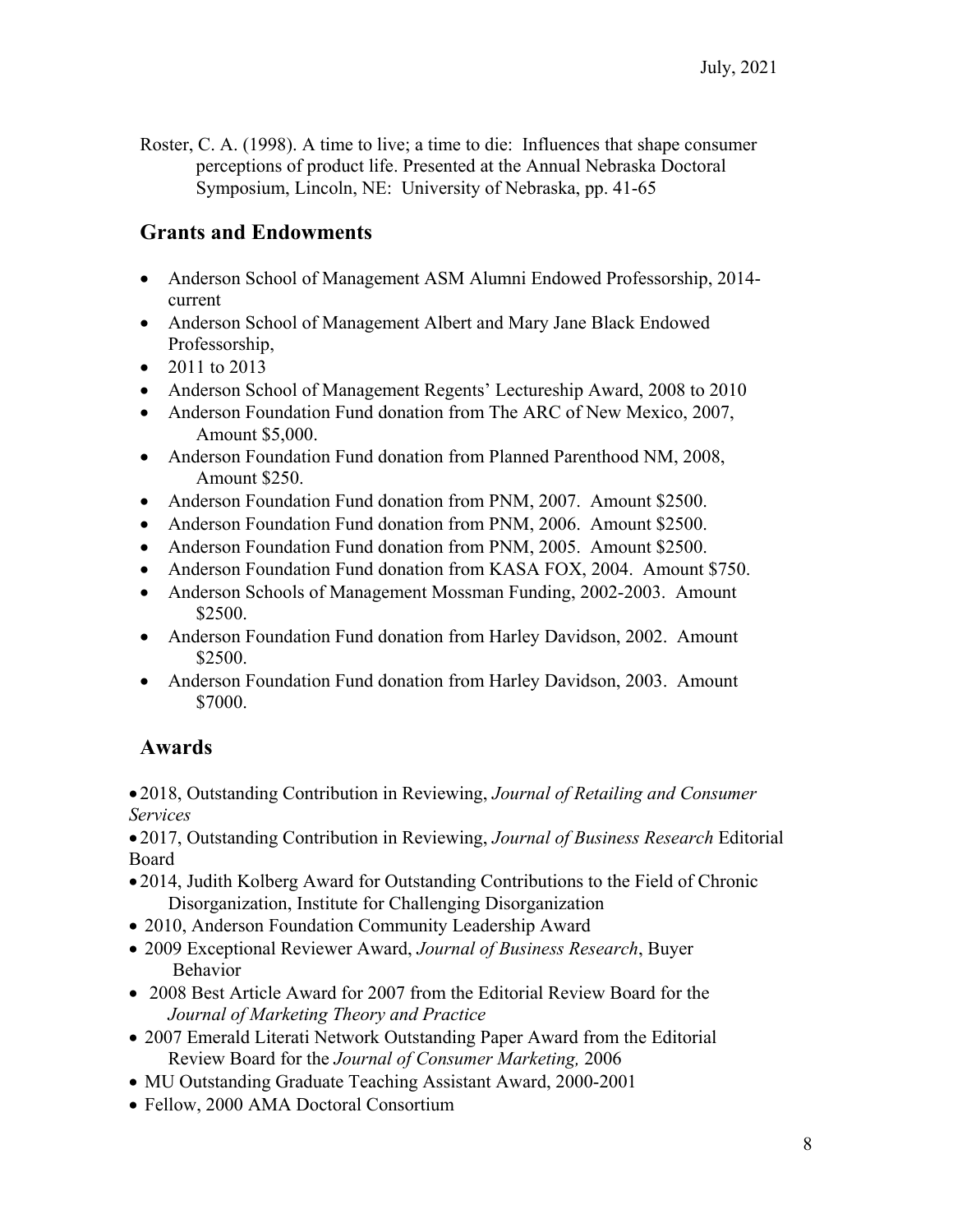# **Professional Affiliations and Activities**

### **Memberships**

- Academy of Marketing Science (AMS)
- Association for Consumer Research (ACR)
- American Marketing Association (AMA)
- New Mexico Chapter of the American Marketing Association (NMAMA)
- Society for Consumer Psychology (SCP)
- Institute for Challenging Disorganization (ICD)

### **Professional Service Activities**

- Editorial Review Board, *Journal of Business Research,* Buyer Behavior (2007-current); Technology, Interactive and Social Media (2016-current).
- Research Advisory Council, Institute for Challenging Disorganization (ICD), 2013 current.
- Research Director, Institute for Challenging Disorganization (ICD), 2008-2013
- Board Member at Large, The ARC of New Mexico, 2008-2010.
- Session Chair, Society for Consumer Psychology Annual Conference, Las Vegas, Nevada, 2007.

#### **Special Issue Co-Editor:**

*Journal of Business Research*, Special Issue "Culture Comes First," Vol. 67, 2014.

#### *Ad***-***hoc* **Reviewer:**

*Journal of Marketing Theory & Practice European Journal of Marketing Public Opinion Quarterly Journal of the Academy of Marketing Science Journal of Interactive Marketing Journal of Consumer Affairs Journal of Consumer Marketing Marketing Letters The Journal of Retailing and Consumer Services Social Sciences Computer Review Consumptions Markets & Culture The Services Industries Journal Asia Pacific Journal of Marketing and Logistics Frontiers in Psychology* 

### **Textbook Reviewer:**

*Statistics in Plain English*, Taylor and Francis, 2012, 2015